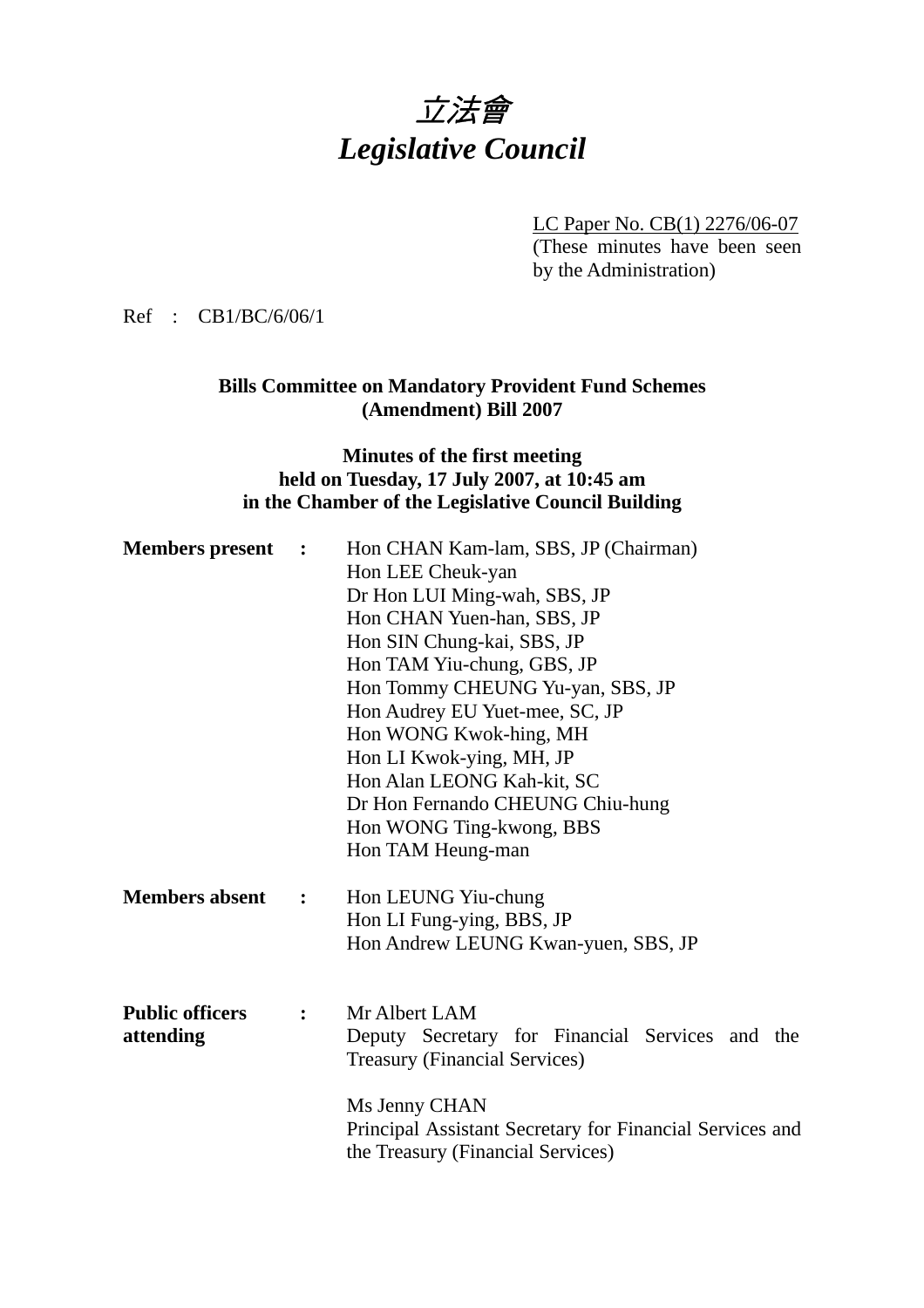|                                                      | $-2-$                                                                             |
|------------------------------------------------------|-----------------------------------------------------------------------------------|
|                                                      | Mr Ryan CHIU                                                                      |
|                                                      | Assistant Secretary for Financial Services and the                                |
|                                                      | <b>Treasury (Financial Services)</b>                                              |
|                                                      | <b>Miss Monica LAW</b><br>Senior Assistant Law Draftsman<br>Department of Justice |
| <b>Attendance by</b><br>$\ddot{\cdot}$<br>invitation | <b>Mandatory Provident Fund Schemes Authority</b>                                 |
|                                                      | Mr Darren MCSHANE                                                                 |
|                                                      | Executive Director (Regulation & Policy)                                          |
|                                                      |                                                                                   |
|                                                      | Ms Maria CHEUNG                                                                   |
|                                                      | Manager (Policy & Development)                                                    |
| <b>Clerk in attendance:</b>                          | Miss Polly YEUNG<br>Chief Council Secretary (1)5                                  |
| <b>Staff in attendance:</b>                          | Mr Kelvin LEE<br><b>Assistant Legal Adviser 1</b>                                 |
|                                                      | Mr Justin TAM<br>Council Secretary (1)3                                           |
|                                                      | Ms Sharon CHAN<br>Legislative Assistant (1)8                                      |
|                                                      |                                                                                   |

#### **I Election of Chairman**  Action

l

 Mr LEE Cheuk-yan, the member present who had the highest precedence in the Council among all members of the Bills Committee, presided over the election of the Chairman of the Bills Committee. He invited nominations for the chairmanship of the Bills Committee.

2. Mr CHAN Kam-lam was nominated by Mr TAM Yiu-chung and seconded by Mr WONG Ting-kwong. Mr CHAN accepted the nomination. There being no other nominations, Mr CHAN Kam-lam was elected the Chairman. Mr CHAN took over the chair. Members agreed that there was no need to elect a Deputy Chairman for the Bills Committee.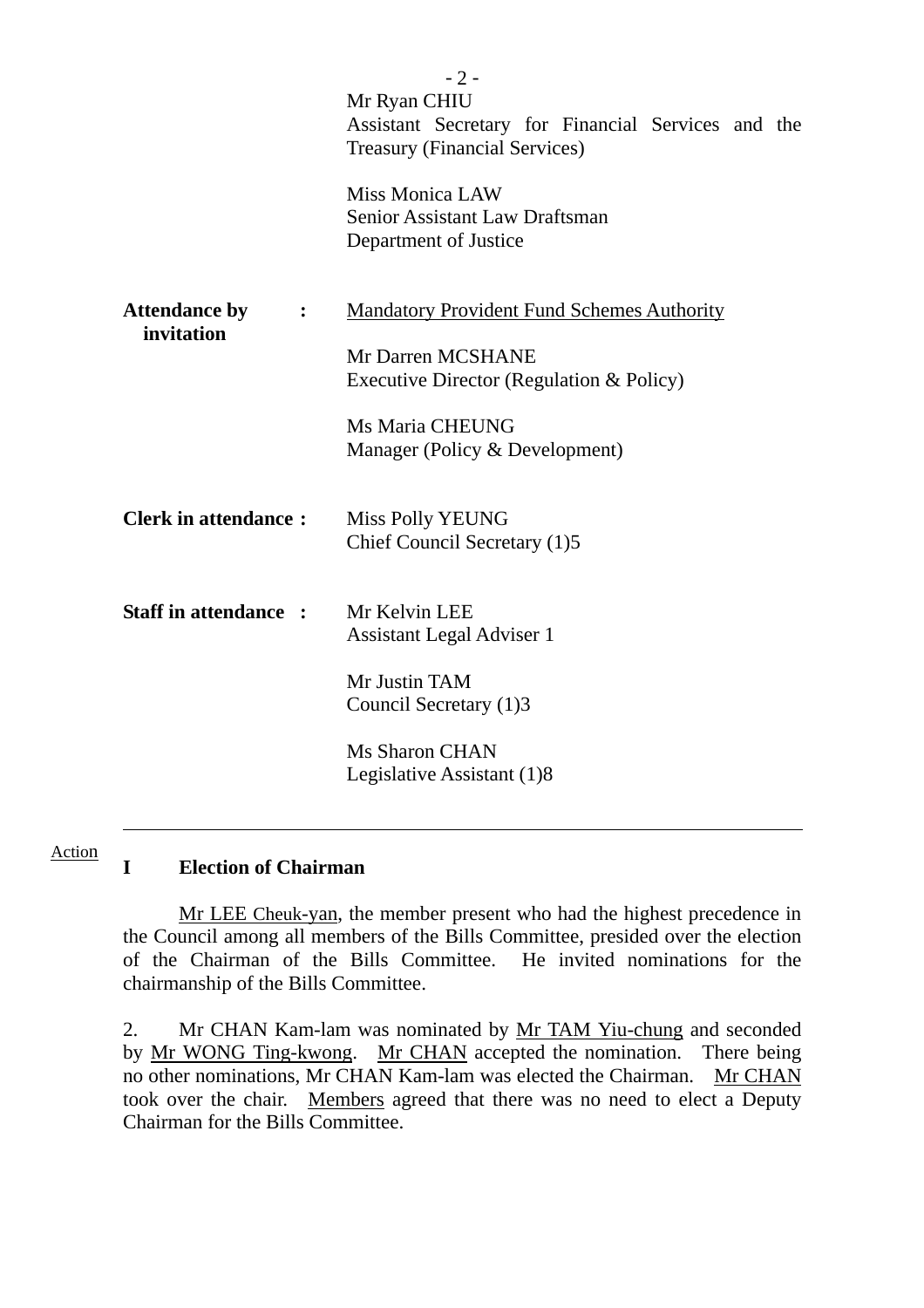## $Action$   $-3 -$

| Meeting with the Administration/Mandatory Provident Fund Schemes |
|------------------------------------------------------------------|
| <b>Authority (MPFA)</b>                                          |

| (LC Paper No. CB(3)710/06-07       | $-$ The Bill                                                                                                                                                                                |
|------------------------------------|---------------------------------------------------------------------------------------------------------------------------------------------------------------------------------------------|
| LC Paper No. CB(1)2107/06-07(01)   | -Marked-up copy of the Bill<br>prepared by the Legal Service<br>Division                                                                                                                    |
| FSB CRG4/51C(2007) Pt.17           | -The Legislative Council Brief<br>issued by the Financial Services<br>and the Treasury Bureau                                                                                               |
| LC Paper No. LS98/06-07            | -The Legal Service Division Report<br>on the Bill                                                                                                                                           |
| LC Paper No. CB(1)2106/06-07       | -Background Brief on major<br>proposals of the Mandatory<br>Provident Fund Schemes<br>(Amendment) Bill 2007 prepared<br>by the Secretariat                                                  |
| LC Paper No. $CB(1)2144/06-07(01)$ | -Powerpoint presentation material<br>on proposed amendments to<br>Mandatory Provident Fund<br><b>Schemes Ordinance</b><br>(tabled at the meeting and soft<br>copy subsequently issued<br>to |

3. The Bills Committee deliberated (Index of proceedings attached at **Appendix**).

members on 17 July 2007))

Follow-up actions to be taken by the Administration/MPFA

4. The Administration/MPFA agreed to provide information on cases in which prosecution was instituted against employers who had evaded their responsibility to pay MPF contributions in full by intentionally designating a portion of the employee's wages as housing allowance. The information should include the number of convicted cases and the reasons for the verdict. Admin/ MPFA

5. The Administration/MPFA were requested to note and study the views and suggestions of some members, including but not limited to the following: Admin/ MPFA

> (a) According to a recent study conducted by the Consumer Council on MPF schemes, the average asset-weighted Fund Expense Ratio of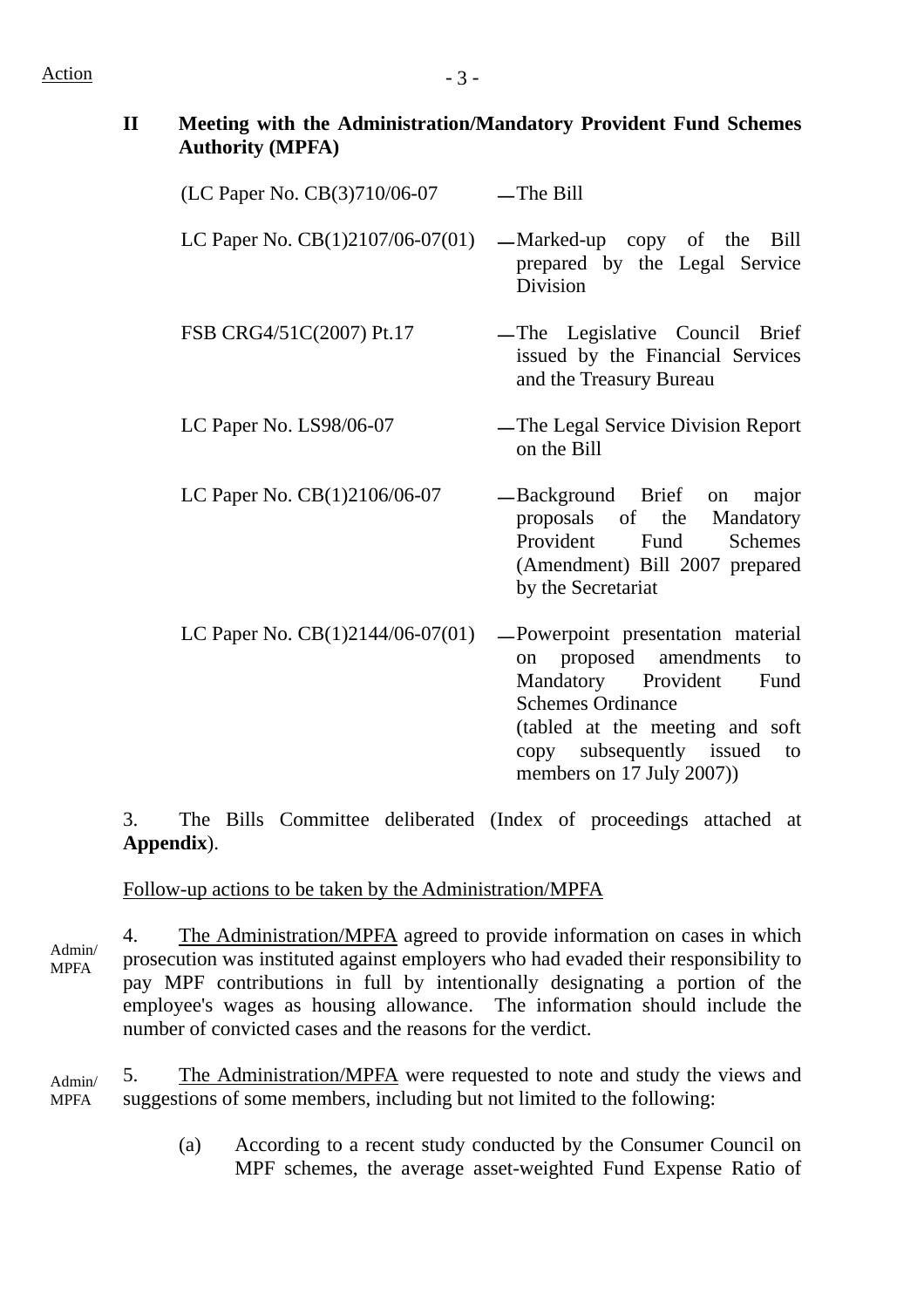constituent funds was on the high side at 2%. In this connection, there was a suggestion that the legislation should provide a cap on the fees and charges on MPF funds.

- (b) Employees should be given the right to choose their MPF service providers.
- (c) At present, employers who had made severance payment or long service payment to their employees in accordance with Employment Ordinance (Cap. 57) could offset the corresponding amounts from the employees' vested benefits which were attributable to the employers' contributions. There was a suggestion that consideration should be given to abolishing such offsetting arrangements.

6. As the issues listed in paragraph 5(a) to (c) were not covered in the current Bill, some members (including Mr Tommy CHEUNG, Mr WONG Kwok-hing and Mr LEE Cheuk-yan) indicated that they might consider moving Committee Stage amendments (CSAs) to the Bill to provide for some or all of the proposals in paragraph 5(a) to (c). In this connection, the legal adviser to the Bills Committee was requested to provide advice, where practicable, on the scope of CSAs that could be moved to the Bill.

7. Members noted that MPFA had commenced discussion with the industry and stakeholders on the feasibility of allowing employees to choose their own MPF service providers. MPFA aimed to complete its study on the subject and put forward recommendations to the Government by end 2007.

### **III Any other business**

### Invitation for views

8. Members agreed that the Bills Committee should invite deputations (proposed list of invitees at Appendix III to LC Paper CB(1)2107/06-07) to submit views on the Bill and that a general invitation for submissions would be posted on the website of the Legislative Council (LegCo) on the Internet. They further agreed that the Bills Committee would schedule the second meeting in early September for the purpose of meeting with deputations. Given that the Chamber in the LegCo Building would be under renovation till end September 2007 and would not be available for use until October 2007, the Chairman advised that members should also be invited to consider a proposed time-slot in early October 2007. In this connection, a circular would be issued to request members to indicate their availability for the second meeting and the Bills Committee Chairman would finalize the date of the next meeting having regard to members' response.

ALA1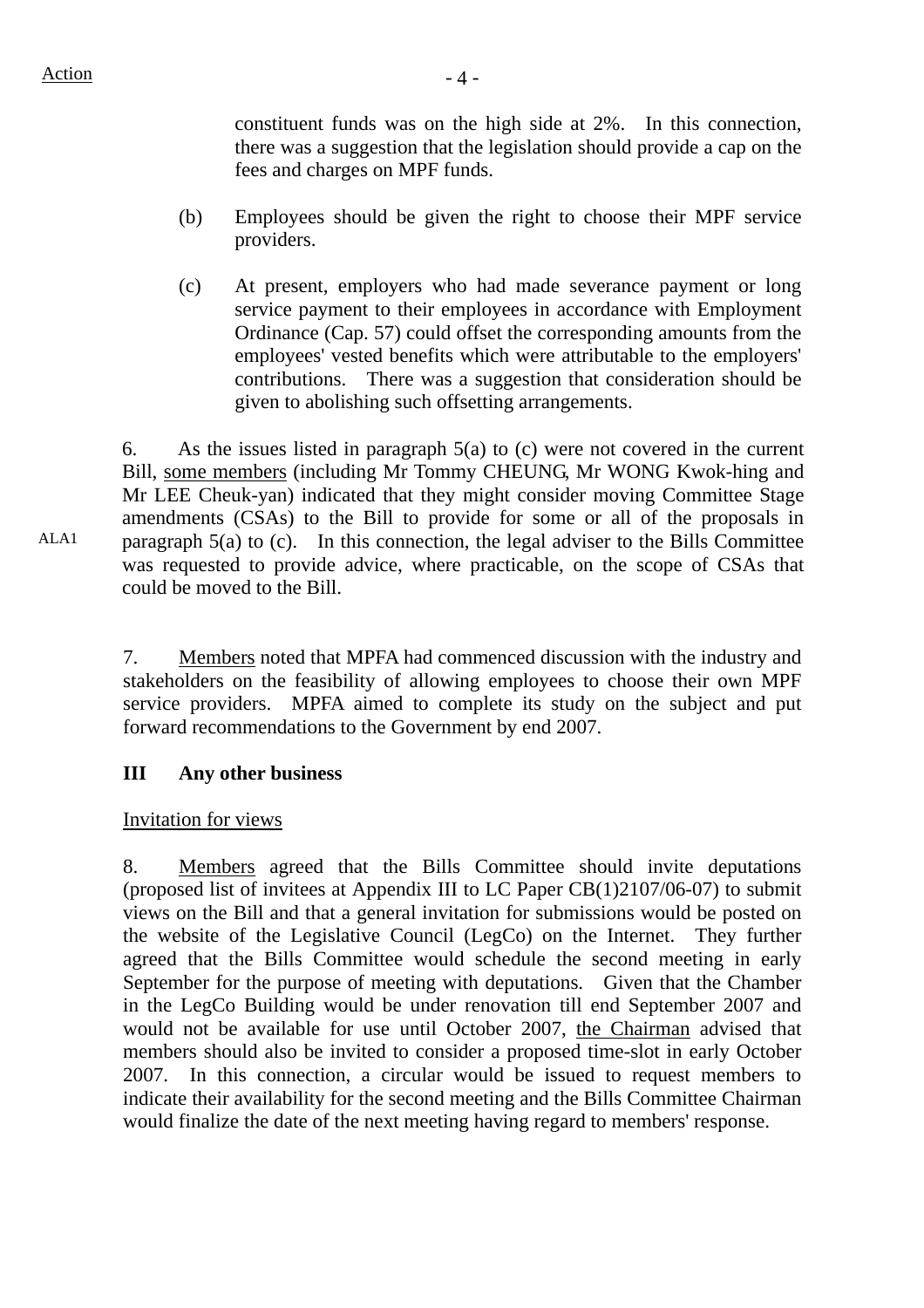(*Post-meeting note*: Members have been invited to indicate their availability for the second meeting vide LC Paper No. CB(1)2147/06-07 issued on 18 July 2007. Having regard to members' returns, the second meeting has been scheduled for Thursday, 6 September 2007. Members were informed of the meeting arrangement vide LC Paper No. CB(1)2201/06-07 on 26 July 2007)

9. There being no other business, the meeting ended at 12:45 pm.

Council Business Division 1 Legislative Council Secretariat 16 August 2007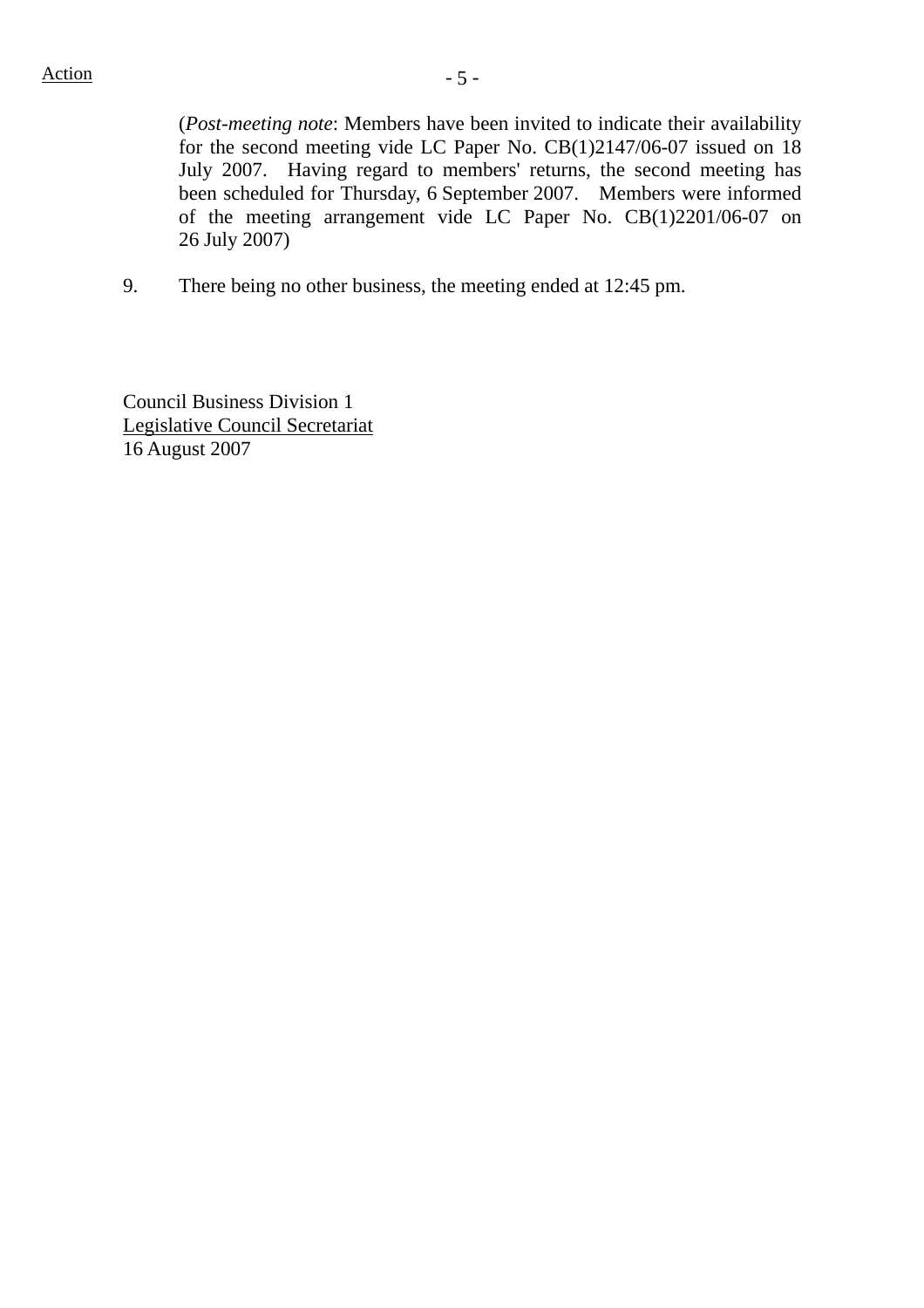### **Proceedings of the Bills Committee on Mandatory Provident Fund Schemes (Amendment) Bill 2007 First meeting on Tuesday, 17 July 2007, at 10:45 am in the Chamber of the Legislative Council Building**

| <b>Time</b><br><b>Marker</b> | <b>Speaker</b>                                                                                         | Subject(s)                                                                                                                                                                                                                                                                                                                                                                                                                                                                                                                                                                                                | <b>Action</b><br><b>Required</b> |
|------------------------------|--------------------------------------------------------------------------------------------------------|-----------------------------------------------------------------------------------------------------------------------------------------------------------------------------------------------------------------------------------------------------------------------------------------------------------------------------------------------------------------------------------------------------------------------------------------------------------------------------------------------------------------------------------------------------------------------------------------------------------|----------------------------------|
| $000000 - 000325$            | Mr LEE Cheuk-yan<br>Mr TAM Yiu-chung<br><b>WONG</b><br>Mr<br>Ting-kwong<br>Mr CHAN Kam-lam             | Election of Chairman                                                                                                                                                                                                                                                                                                                                                                                                                                                                                                                                                                                      |                                  |
| $000326 - 004405$            | Chairman<br>Administration<br>Mandatory Provident<br><b>Schemes</b><br>Fund<br><b>Authority (MPFA)</b> | (a) Briefing by the Administration<br>(b) Briefing by MPFA                                                                                                                                                                                                                                                                                                                                                                                                                                                                                                                                                |                                  |
| $004406 - 005055$            | Mr SIN Chung-kai<br>Administration<br><b>MPFA</b>                                                      | (a) Mr SIN Chung-kai's enquiry<br>whether<br><b>MPFA's</b><br>$\alpha$<br>web-based Fee Comparative<br>Platform (FCP) would provide<br>information on the rates of<br>and the fees and<br>return<br>charges of individual MPF<br>funds since the establishment<br>of MPF System.<br>(b) The Administration's response<br>the FCP would<br>be<br>that<br>launched in two<br>phases.<br>Phase I of the FCP was<br>launched on 13 July 2007<br>which provided the average /<br>highest / lowest expenses of<br>six main MPF funds. Phase<br>II of the FCP would be<br>launched after passage of the<br>Bill. |                                  |
|                              |                                                                                                        | (c) The MPFA's advice that Phase<br>II of the FCP would provide<br>information<br>detailed<br>$\alpha$<br>current fees and charges for<br>each MPF constituent fund.<br>Fund Expense Ratio ("FER")<br>information<br><b>MPF</b><br>on<br>constituent funds was first<br>calculated and available after<br>the issuance of the Code on                                                                                                                                                                                                                                                                     |                                  |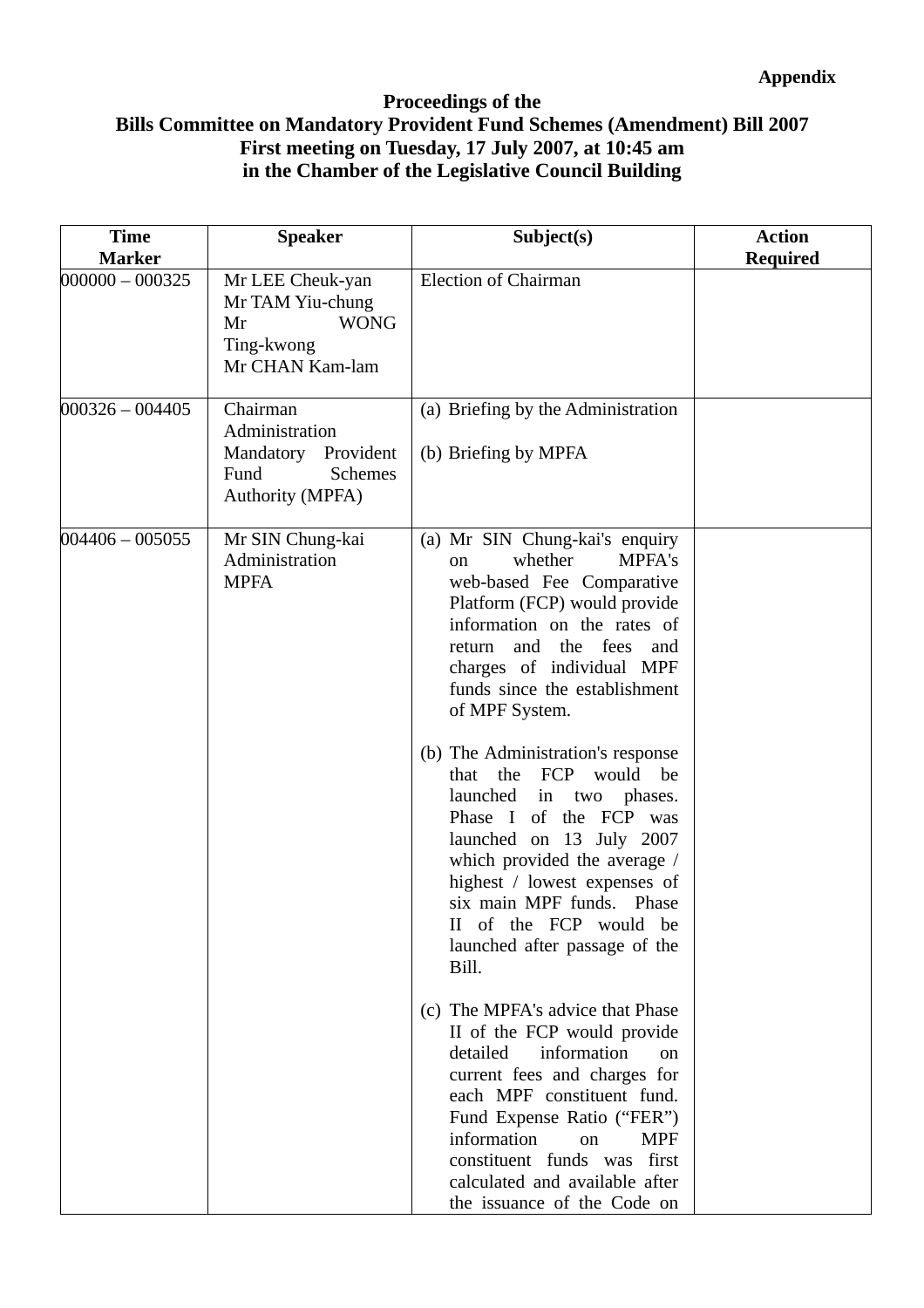|                              | $-2-$                                                           |                                                                                                                                                                                                                                                                                                                                                                                                                                                                                            |                                  |  |
|------------------------------|-----------------------------------------------------------------|--------------------------------------------------------------------------------------------------------------------------------------------------------------------------------------------------------------------------------------------------------------------------------------------------------------------------------------------------------------------------------------------------------------------------------------------------------------------------------------------|----------------------------------|--|
| <b>Time</b><br><b>Marker</b> | <b>Speaker</b>                                                  | Subject(s)                                                                                                                                                                                                                                                                                                                                                                                                                                                                                 | <b>Action</b><br><b>Required</b> |  |
|                              |                                                                 | Disclosure<br>for<br><b>MPF</b><br>Investment Funds in<br>2004<br>which set out, amongst other<br>disclosure<br>things,<br>the<br>requirements for FER.                                                                                                                                                                                                                                                                                                                                    |                                  |  |
|                              |                                                                 | <b>SIN</b><br>$(d)$ Mr<br>Chung-kai's<br>suggestion that<br>employees<br>should be given the right to<br>choose their MPF service<br>providers.                                                                                                                                                                                                                                                                                                                                            |                                  |  |
|                              |                                                                 | (e) The Administration's response<br>that the suggestion would<br>involve a significant policy<br>change which would require<br>more in-depth discussion.<br>had<br><b>MPFA</b><br>commenced<br>discussion with the industry<br>stakeholders<br>and<br>the<br>on<br>feasibility<br>of<br>allowing<br>employees to choose their<br>own MPF service providers,<br>and would aim to complete its<br>study on the subject and put<br>forward recommendations to<br>the Government by end 2007. |                                  |  |
| $005056 - 005632$            | Mr<br><b>WONG</b><br>Kwok-hing<br>Administration<br><b>MPFA</b> | WONG Kwok-hing's<br>Mr<br>(a)<br>view that the MPF arrears<br>recovery mechanism should<br>be brought in line with that<br>for recovering outstanding<br>under<br>the<br>wages<br>Employment<br>Ordinance<br>(Cap. 57), i.e. an employer<br>who had failed to pay MPF<br>contributions within 7 days<br>after<br>they<br>became<br>due<br>committed an offence<br>and<br>might<br>be<br>liable<br>to<br>prosecution.                                                                       |                                  |  |
|                              |                                                                 | The<br>Administration's<br>(b)<br>and<br>MPFA's response that the<br>proposed removal of the<br>$30$ -day<br>settlement period<br>would prevent employers<br>from taking advantage of the<br>30 days to delay payment.                                                                                                                                                                                                                                                                     |                                  |  |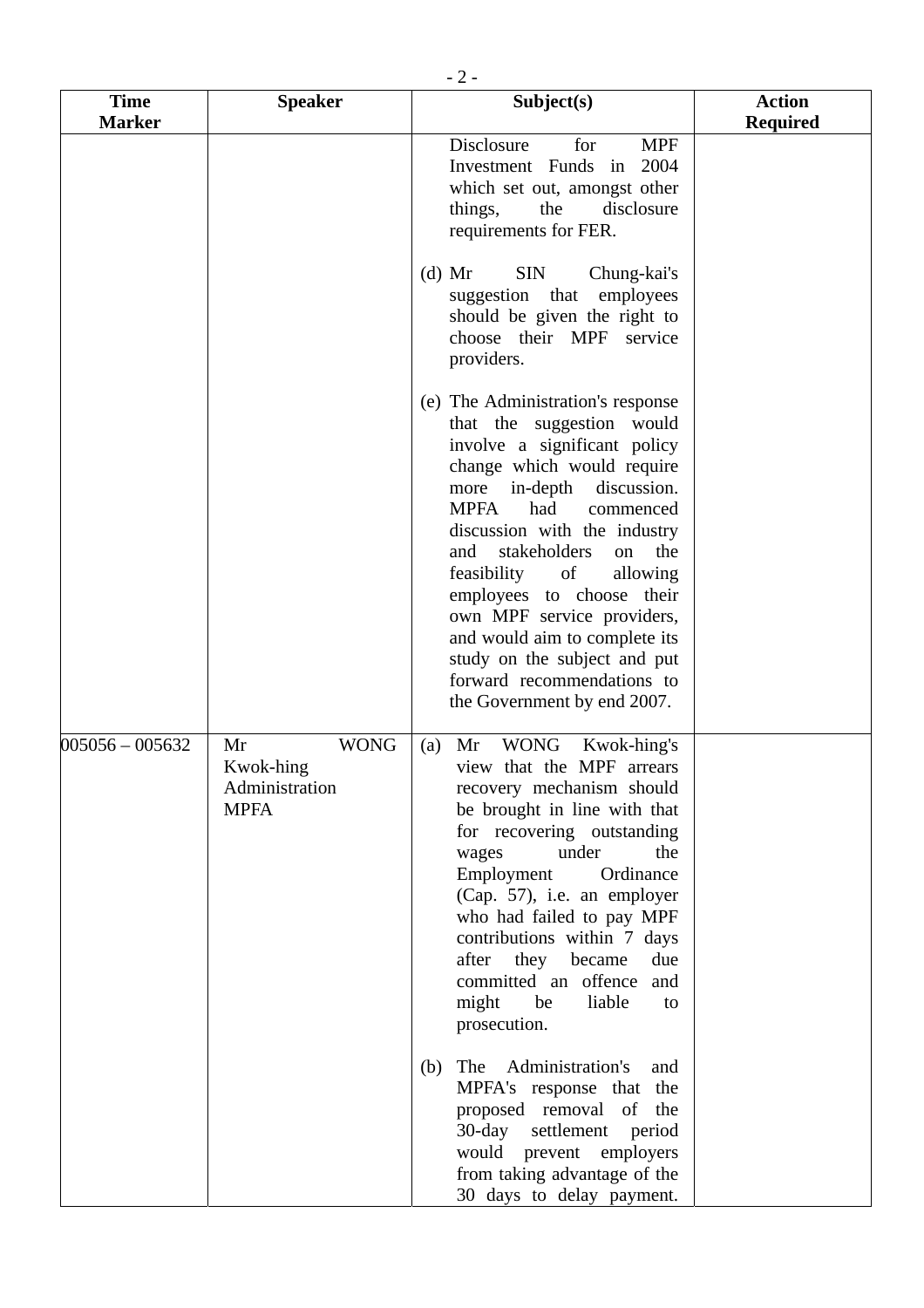|                              | $-3-$                                                                |                                                                                                                                                                                                                                                                                                                                                                            |                                  |  |  |
|------------------------------|----------------------------------------------------------------------|----------------------------------------------------------------------------------------------------------------------------------------------------------------------------------------------------------------------------------------------------------------------------------------------------------------------------------------------------------------------------|----------------------------------|--|--|
| <b>Time</b><br><b>Marker</b> | <b>Speaker</b>                                                       | Subject(s)                                                                                                                                                                                                                                                                                                                                                                 | <b>Action</b><br><b>Required</b> |  |  |
|                              |                                                                      | Unlike<br>employers<br>wages,<br>would require some lead time<br>to complete the necessary<br>paper work<br>and<br>arrange<br>of<br><b>MPF</b><br>payments<br>contributions to trustees.<br><b>WONG</b><br>Kwok-hing's<br>Mr<br>(c)<br>dissatisfaction<br>with<br>the                                                                                                      |                                  |  |  |
|                              |                                                                      | response and his strong view<br>on the need to tighten up the<br>mechanism<br>of<br>arrears<br>recovery.                                                                                                                                                                                                                                                                   |                                  |  |  |
| $005633 - 010101$            | <b>Miss</b><br><b>TAM</b><br>Heung-man<br>Chairman<br>Administration | (a) Miss TAM Heung-man's view<br>that in addition to enhancing<br>the transparency of fees and<br>charges of individual MPF<br>funds, employees should be<br>given the right to choose their<br>own MPF service providers.                                                                                                                                                 |                                  |  |  |
|                              |                                                                      | $(b)$ The<br>Administration's<br>reiteration that the proposal<br>was a fundamental change<br>from the existing arrangement<br>and had to be examined<br>carefully.                                                                                                                                                                                                        |                                  |  |  |
| $010102 - 010819$            | Mr LEE Cheuk-yan<br>Administration<br><b>MPFA</b>                    | LEE<br>Cheuk-yan's<br>(a)<br>Mr<br>enquiry on whether the rates<br>of return of individual MPF<br>would<br>funds<br>also<br>be<br>included in the FCP.                                                                                                                                                                                                                     |                                  |  |  |
|                              |                                                                      | The MPFA's response that<br>(b)<br>the FCP would provide<br>interactive<br>and<br>live<br>information on the fees and<br>charges of each MPF fund.<br>However, the investment<br>performance of individual<br>MPF funds would not be<br>provided as MPF trustees<br>were already required to<br>provide such information to<br>scheme<br>their<br>members<br>twice a year. |                                  |  |  |
|                              |                                                                      | Mr<br>LEE<br>Cheuk-yan's<br>(c)                                                                                                                                                                                                                                                                                                                                            |                                  |  |  |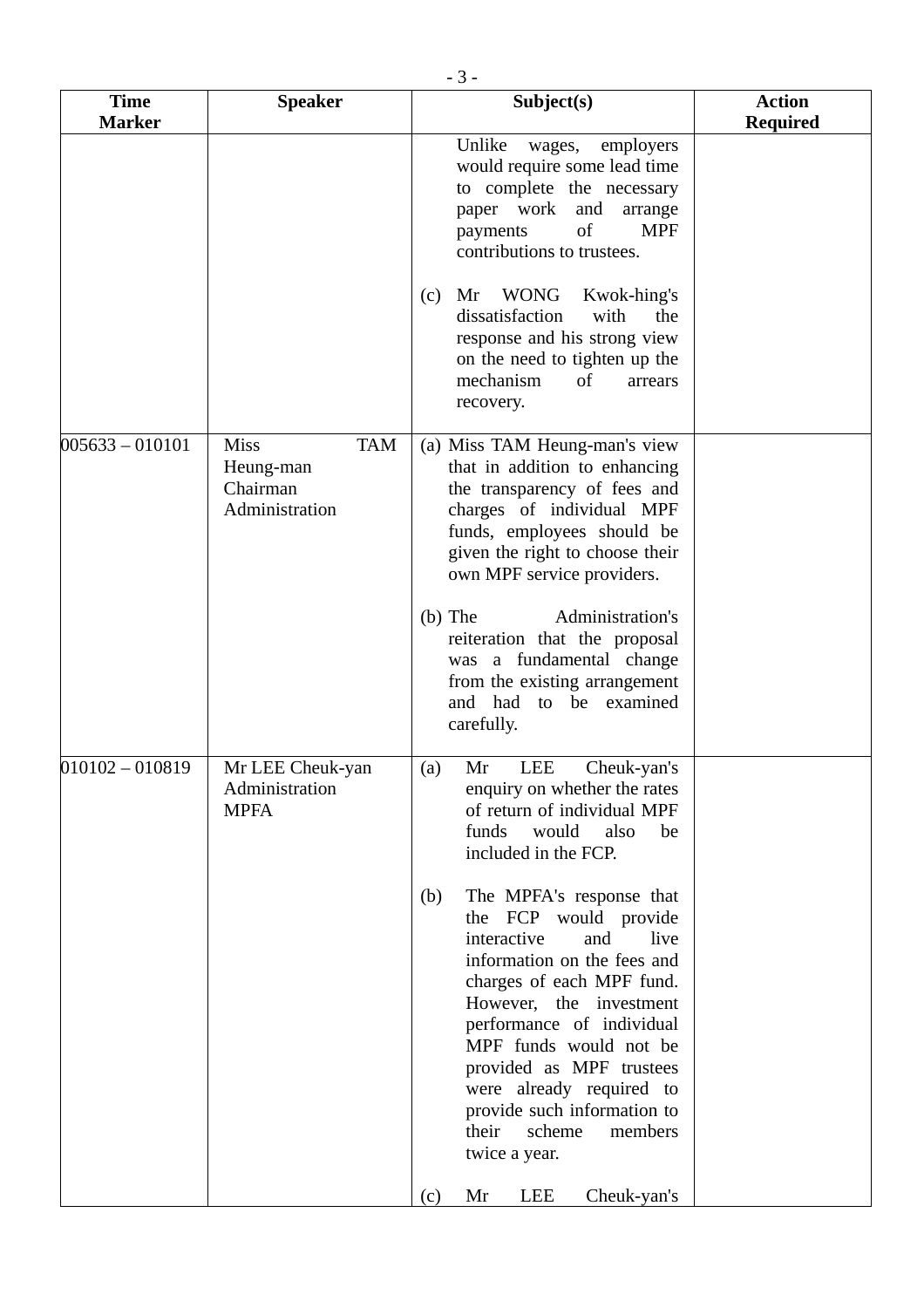|                              | $-4-$          |                                                                                                                                                                                                                                                                                                                                                                                                                                                   |                                                                                                              |  |
|------------------------------|----------------|---------------------------------------------------------------------------------------------------------------------------------------------------------------------------------------------------------------------------------------------------------------------------------------------------------------------------------------------------------------------------------------------------------------------------------------------------|--------------------------------------------------------------------------------------------------------------|--|
| <b>Time</b><br><b>Marker</b> | <b>Speaker</b> | Subject(s)                                                                                                                                                                                                                                                                                                                                                                                                                                        | <b>Action</b><br><b>Required</b>                                                                             |  |
|                              |                | further enquiry on whether<br>the information on repeat<br>offenders who had defaulted<br><b>MPF</b><br>of<br>payment<br>contributions<br>could<br>disclosed.                                                                                                                                                                                                                                                                                     | be                                                                                                           |  |
|                              |                | The MPFA's advice that if<br>(d)<br>the relevant proposals in the<br>Bill were passed,<br>such<br>information<br>could<br>disclosed.                                                                                                                                                                                                                                                                                                              | be                                                                                                           |  |
|                              |                | LEE<br>Cheuk-yan's<br>Mr<br>(e)<br>remark that Hong Kong<br>Confederation<br>of<br>Trade<br>Unions<br>welcomed<br>proposal to remove housing<br>allowance<br>other<br>and<br>housing benefit from the<br>definition<br>"relevant<br>of<br>income".                                                                                                                                                                                                | the                                                                                                          |  |
|                              |                | (f)<br>The Administration agreed<br>further<br>provide<br>to<br>information on cases<br>which prosecution<br>was<br>instituted against employers<br>had evaded<br>who<br>their<br>responsibility to pay MPF<br>contributions in full by<br>intentionally designating a<br>portion of the employee's<br>housing<br>wages<br>as<br>allowance.<br>information should include<br>the number of convicted<br>cases and the reasons for<br>the verdict. | The Administration<br>/ MPFA to take<br>in<br>action as required<br>in paragraph 4 of<br>the minutes.<br>The |  |
|                              |                | LEE<br>Mr<br>Cheuk-yan's<br>(g)<br>further enquiry on whether<br><b>MPF</b><br>contributions<br>arrears could be recovered<br>after the extension of the<br>prosecution time bar to<br>within six months after the<br>offence was discovered by,<br>or came to the notices of<br>MPFA.                                                                                                                                                            | in                                                                                                           |  |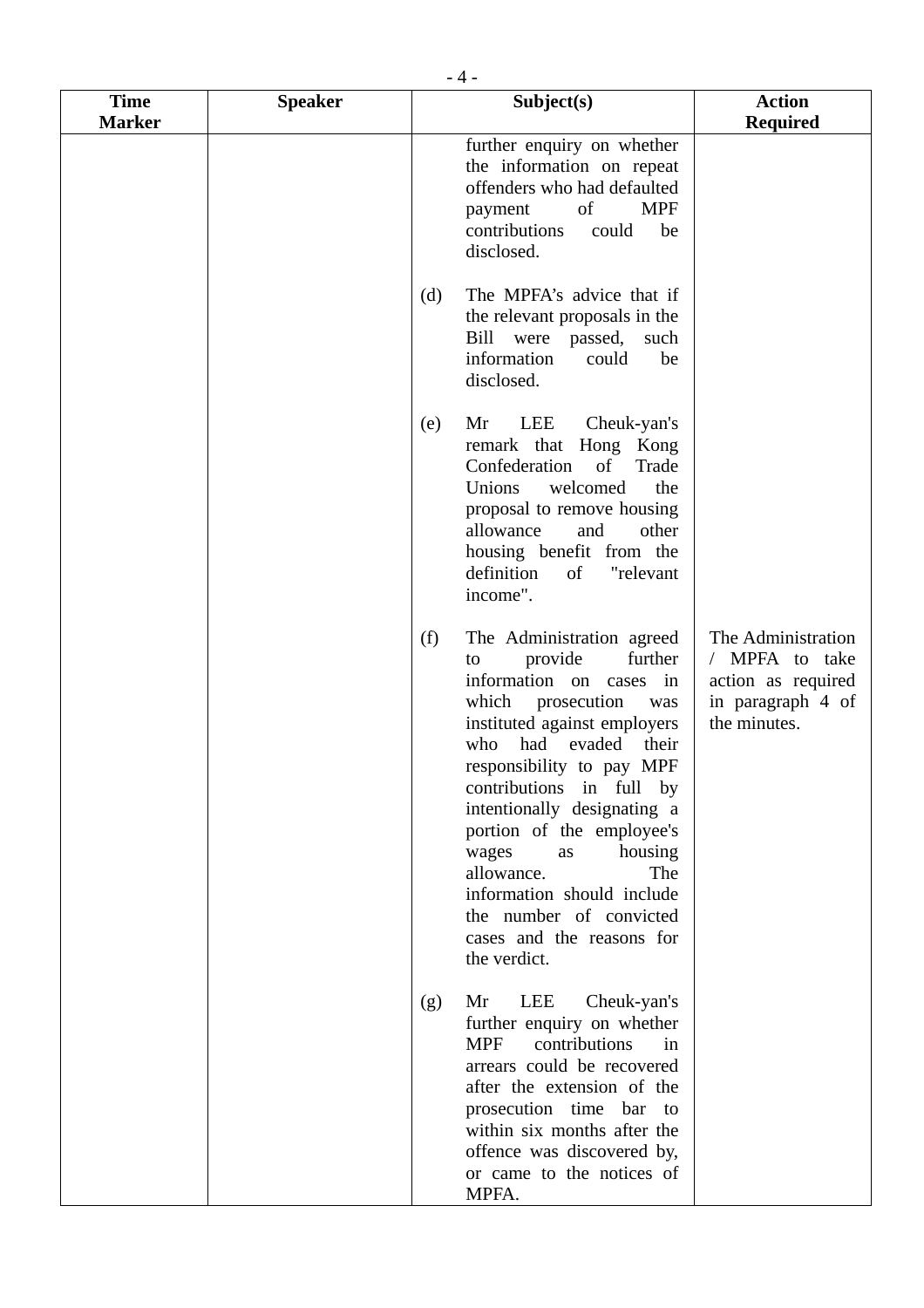| <b>Time</b><br><b>Marker</b> | <b>Speaker</b>                                        | Subject(s)                                                                                                                                                                                                                                                                                                                                                                                                      | <b>Action</b><br><b>Required</b> |
|------------------------------|-------------------------------------------------------|-----------------------------------------------------------------------------------------------------------------------------------------------------------------------------------------------------------------------------------------------------------------------------------------------------------------------------------------------------------------------------------------------------------------|----------------------------------|
|                              |                                                       | The MPFA's advice that for<br>(h)<br>civil proceedings to recover<br>the MPF contributions in<br>arrears, the time bar was six<br>years.                                                                                                                                                                                                                                                                        |                                  |
| $010820 - 011827$            | Ms Audrey EU<br>ALA1<br>Administration<br><b>MPFA</b> | (a) ALA1's confirmation that the<br>marked-up copy had been<br>prepared<br>and would<br>be<br>circulated to members after<br>the meeting.                                                                                                                                                                                                                                                                       |                                  |
|                              |                                                       | (b) Ms Audrey EU shared the<br>view that employees should<br>be allowed to choose their<br>own MPF service providers<br>enquired about<br>and<br>the<br>Administration's stance.                                                                                                                                                                                                                                |                                  |
|                              |                                                       | (c) The Administration's further<br>explanation that one of the<br>considerations was that the<br>proposal might lead to a<br>proliferation of accounts,<br>transfers and administrative<br>work, hence increasing the<br>operating costs of MPF funds.<br>It was therefore necessary to<br>study the feasibility of the<br>proposal in detail before<br>making a decision.                                     |                                  |
|                              |                                                       | (d) On Ms Audrey EU's enquiry<br>on whether there would be<br>mandatory<br>disclosure<br>of<br>information<br>fund<br>on<br>performance<br>on the<br>FCP<br>regularly, MPFA's response<br>that under the Code on<br>for<br>Disclosure<br><b>MPF</b><br><b>MPF</b><br>Investment<br>Funds,<br>trustees were already required<br>to provide such information to<br>their scheme members at least<br>twice a year. |                                  |
|                              |                                                       | (e) On Ms Audrey EU's further<br>enquiry about savings in the<br>use of paper, if any, MPFA's                                                                                                                                                                                                                                                                                                                   |                                  |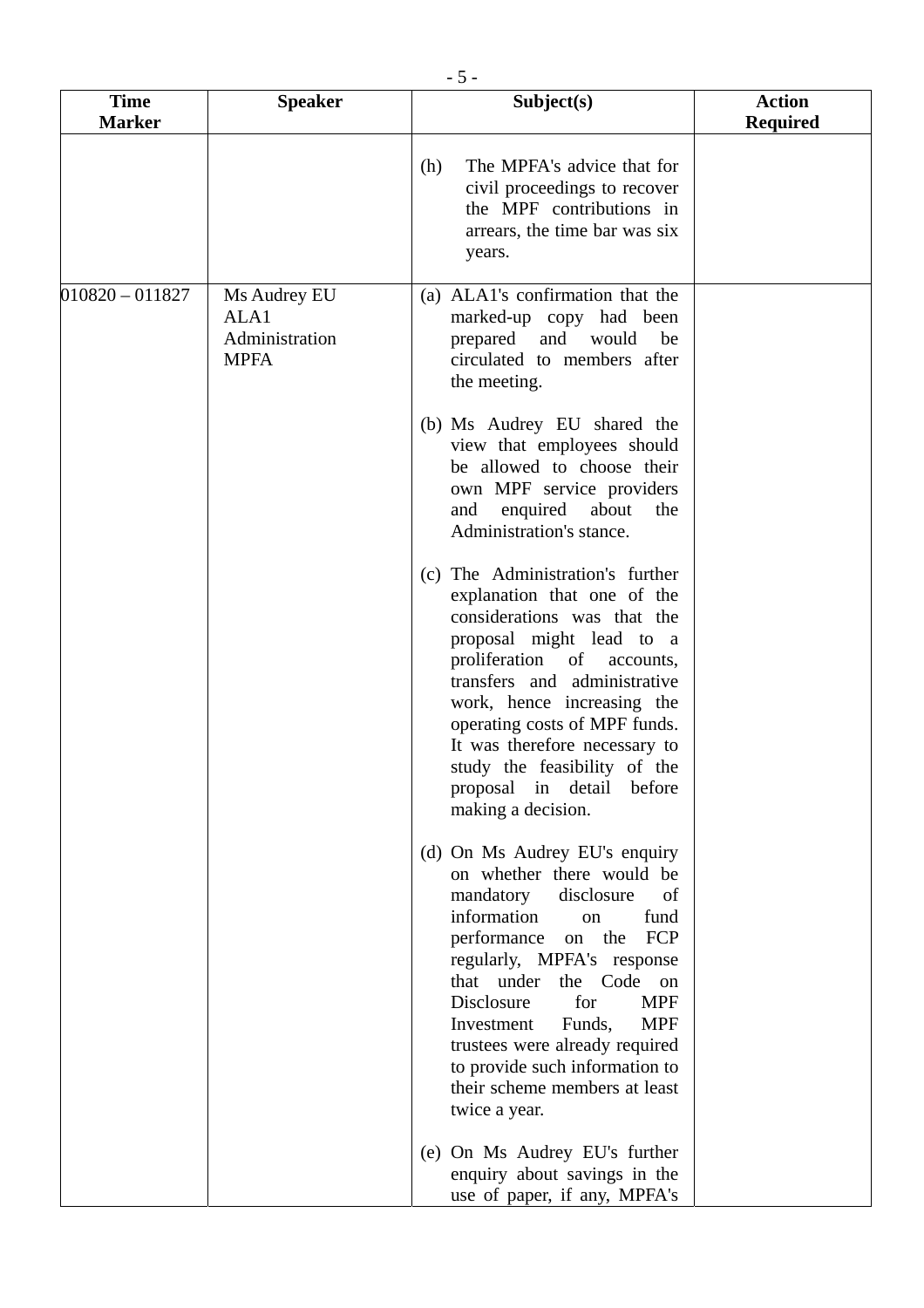|                              | $-6-$                                                            |                                                                                                                                                                                                                                                                                                                                                                                                                                                                                                                                                             |                                  |  |  |
|------------------------------|------------------------------------------------------------------|-------------------------------------------------------------------------------------------------------------------------------------------------------------------------------------------------------------------------------------------------------------------------------------------------------------------------------------------------------------------------------------------------------------------------------------------------------------------------------------------------------------------------------------------------------------|----------------------------------|--|--|
| <b>Time</b><br><b>Marker</b> | <b>Speaker</b>                                                   | Subject(s)                                                                                                                                                                                                                                                                                                                                                                                                                                                                                                                                                  | <b>Action</b><br><b>Required</b> |  |  |
|                              |                                                                  | advice that the proposal on<br>streamlining the unclaimed<br>benefits process would reduce<br>the use of paper and that this<br>could also be achieved by<br>streamlining<br>the<br>arrears<br>recovery<br>process<br>and<br>increasing<br>the<br>of<br>use<br>electronic communications.                                                                                                                                                                                                                                                                   |                                  |  |  |
| $011828 - 012337$            | <b>WONG</b><br>Mr<br>Ting-kwong<br>Administration<br><b>MPFA</b> | WONG<br>Mr<br>Ting-kwong<br>(a)<br>declared that<br>he was a<br>Non-Executive Director of<br>MPFA.<br>He considered it<br>important<br>strengthen<br>to<br>enforcement<br>against<br>non-compliance and to step<br>up publicity<br>and<br>public<br>education<br><b>MPF</b><br>on<br>enable<br>investments<br>to<br>scheme members to make<br>informed choices.<br>The MPFA's commitment to<br>(b)<br>strengthening<br>enforcement<br>action to protect the interest<br>of scheme members and to<br>embarking on a long-term<br>public education programme. |                                  |  |  |
| $012338 - 013350$            | Miss CHAN Yuen-han<br>Administration<br><b>MPFA</b><br>Chairman  | <b>CHAN</b><br>Yuen-han's<br><b>Miss</b><br>(a)<br>indication of support for the<br>legislative<br>proposals.<br>However,<br>raised<br>she<br>concerns on the following<br>issues:<br>(i) Besides<br>housing<br>allowance, other types of<br>allowances (i.e. meal and<br>allowances)<br>transport<br>should count towards<br>"relevant income".<br>$(ii)$ The<br>offsetting<br>for<br>arrangements<br>severance payment<br><b>or</b><br>long service payment<br>should be abolished so as<br>to avoid reducing the<br>accrued benefits of MPF              |                                  |  |  |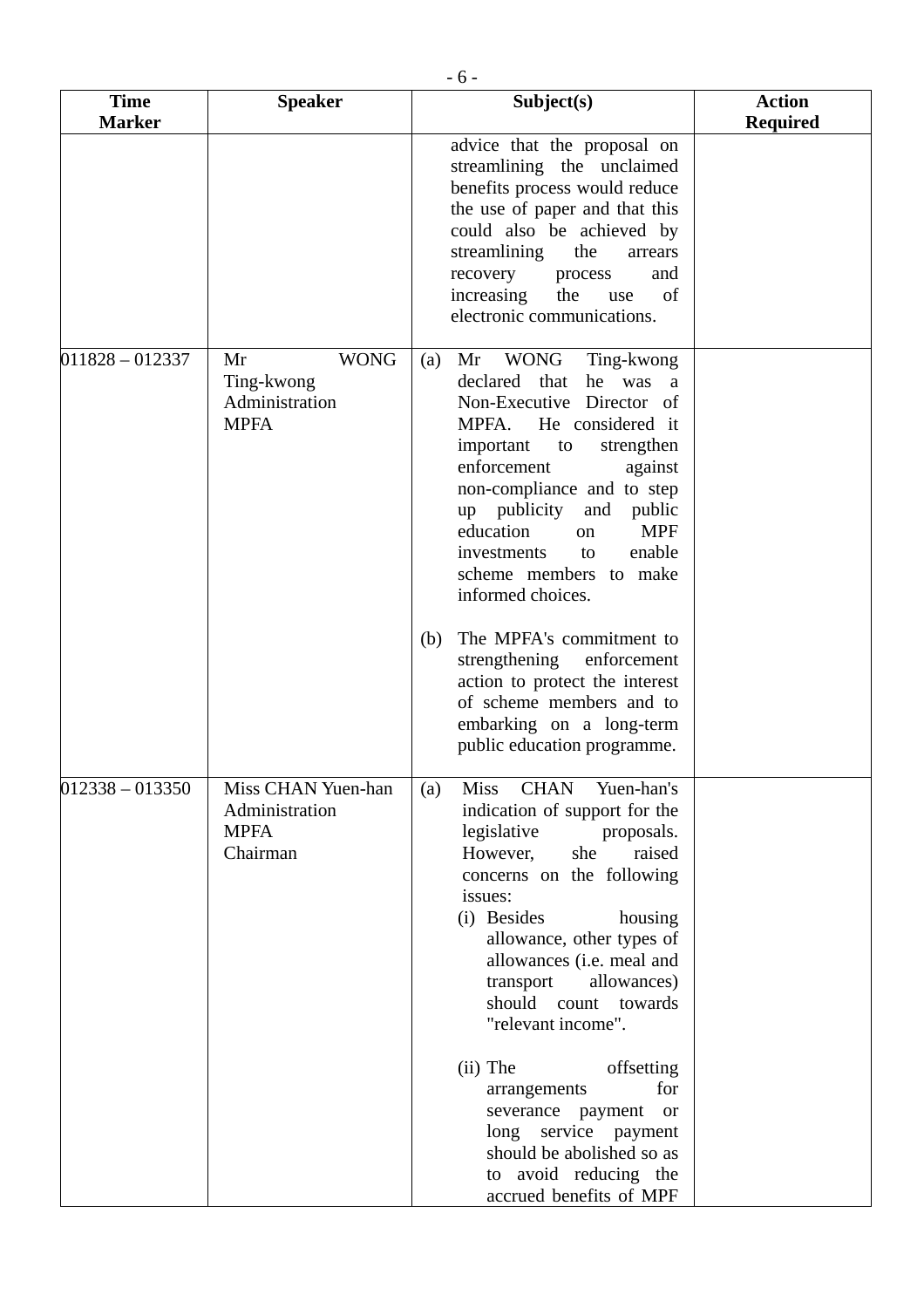| $-7-$                        |                |                                                                                                                                                                                                                                                                                                                                                                                |                                  |
|------------------------------|----------------|--------------------------------------------------------------------------------------------------------------------------------------------------------------------------------------------------------------------------------------------------------------------------------------------------------------------------------------------------------------------------------|----------------------------------|
| <b>Time</b><br><b>Marker</b> | <b>Speaker</b> | Subject(s)                                                                                                                                                                                                                                                                                                                                                                     | <b>Action</b><br><b>Required</b> |
|                              |                | scheme members upon<br>their retirement in the<br>long<br>thereby<br>run,<br>defeating the purpose of<br>System to<br>the MPF<br>retirement<br>provide<br>protection<br>for<br>the<br>workforce.                                                                                                                                                                               |                                  |
|                              |                | (iii) For capital preservation<br>products, there should be<br>an arrangement that if the<br>investment return could<br>not meet the inflation<br>rate, the Government<br>should<br>top<br>the<br>up<br>shortfall.                                                                                                                                                             |                                  |
|                              |                | Administration's<br>The<br>(b)<br>explanation<br>that<br>under<br>section 2 of the Mandatory<br>Provident Fund Schemes<br>Ordinance<br>(Cap.<br>485),<br>housing allowance and other<br>housing<br>benefit<br>were<br>expressly excluded from the<br>scope of "relevant income".<br>Other types of allowances<br>would form part of the<br>employee's<br>"relevant<br>income". |                                  |
|                              |                | The Administration's further<br>(c)<br>advice that the existing<br>offsetting arrangements for<br>severance payment and long<br>service payment were a<br>after<br>reached<br>consensus<br>considerable<br>negotiation<br>prior to the passage of the<br>MPF Schemes Bill in 1995.<br>The current Bill did not seek<br>change the<br>existing<br>to<br>arrangements.           |                                  |
|                              |                | MPFA's advice that the<br>(d)<br>capital preservation products<br>were intended to act as a<br>substitute for bank savings<br>According to<br>accounts.                                                                                                                                                                                                                        |                                  |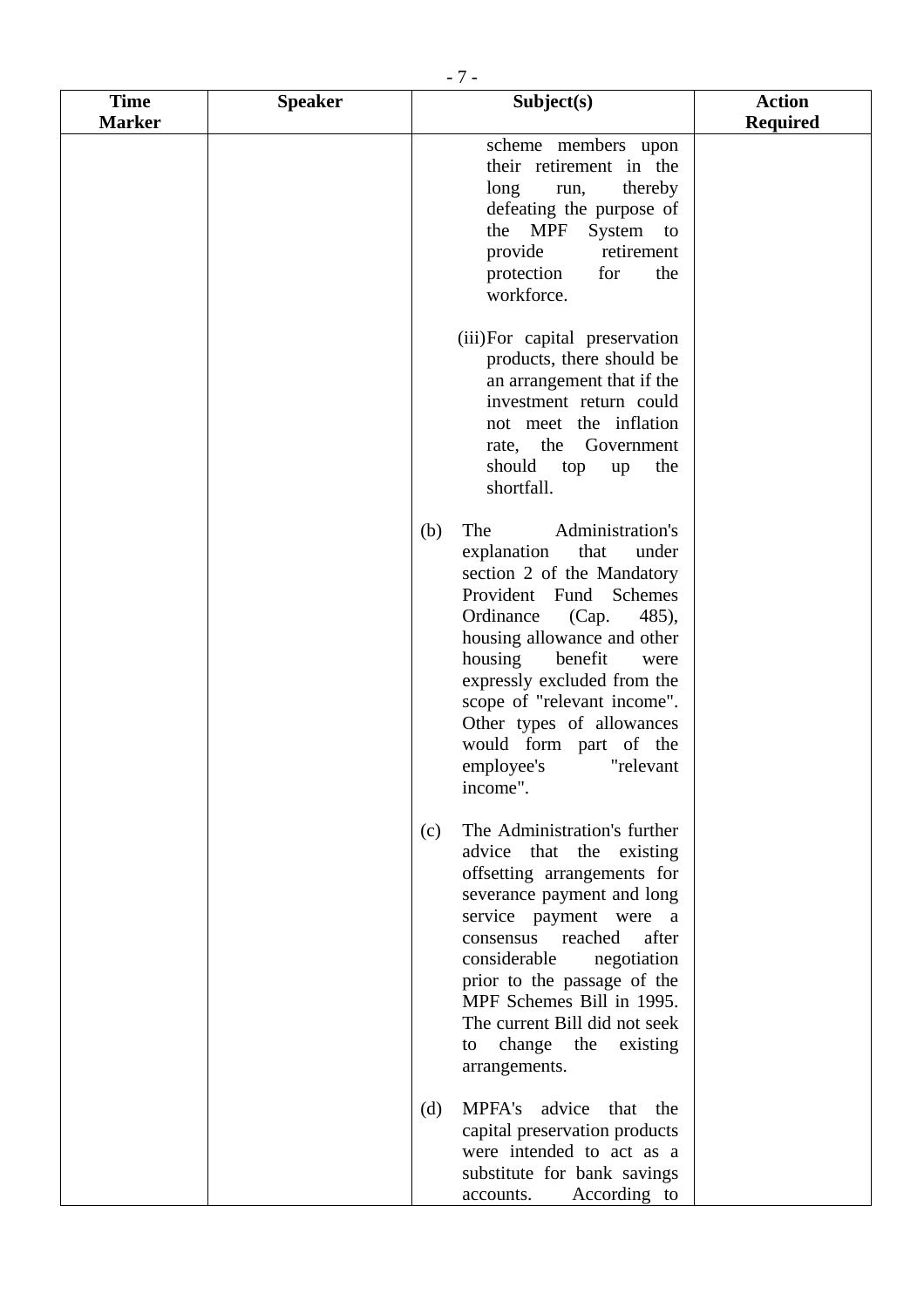| $-8-$                        |                                                       |     |                                                                                                                                                                                                                                                                                                                                                                                                                                                                                                                                                                                                                                 |                                  |
|------------------------------|-------------------------------------------------------|-----|---------------------------------------------------------------------------------------------------------------------------------------------------------------------------------------------------------------------------------------------------------------------------------------------------------------------------------------------------------------------------------------------------------------------------------------------------------------------------------------------------------------------------------------------------------------------------------------------------------------------------------|----------------------------------|
| <b>Time</b><br><b>Marker</b> | <b>Speaker</b>                                        |     | Subject(s)                                                                                                                                                                                                                                                                                                                                                                                                                                                                                                                                                                                                                      | <b>Action</b><br><b>Required</b> |
|                              |                                                       |     | the review conducted last<br>year by the MPFA, capital<br>preservation<br>funds<br>had<br>succeeded in this respect as<br>they had generated a net<br>annualized return exceeding<br>the bank deposit interest rate<br>for savings account.                                                                                                                                                                                                                                                                                                                                                                                     |                                  |
| $013351 - 014114$            | Mr Tommy CHEUNG<br>Administration<br>ALA1<br>Chairman | (a) | <b>CHEUNG's</b><br>Mr<br>Tommy<br>remark that the offsetting<br>had<br>been<br>arrangements<br>discussed thoroughly prior to<br>the introduction of the MPF<br>System.<br>Having regard to<br>the concerns of small and<br>medium-sized<br>enterprises<br>about increased costs, the<br>offsetting arrangement was<br>extended to MPF schemes so<br>that employers would not<br>have to pay "double benefit"<br>in respect of the same period<br>of service. He opined that<br>following the introduction of<br><b>MPF</b><br>the<br>System,<br>consideration<br>should<br>be<br>given to removing the long<br>service payment. |                                  |
|                              |                                                       | (b) | Tommy<br>CHEUNG's<br>Mr<br>remark that according to a<br>recent study conducted by<br>Consumer Council on MPF<br>schemes,<br>the<br>average<br>asset-weighted FER of all<br>schemes was on the high<br>2%.<br>In<br>side<br>at<br>this<br>connection, the legislation<br>should provide for a ceiling<br>on the fees and charges on<br>MPF funds.                                                                                                                                                                                                                                                                               |                                  |
|                              |                                                       | (c) | Members noted that MPFA's<br>present focus was to enhance<br>the transparency of fees and<br>charges for MPF funds,<br>which would have the effect<br>of lowering fee levels<br>through market competition.                                                                                                                                                                                                                                                                                                                                                                                                                     |                                  |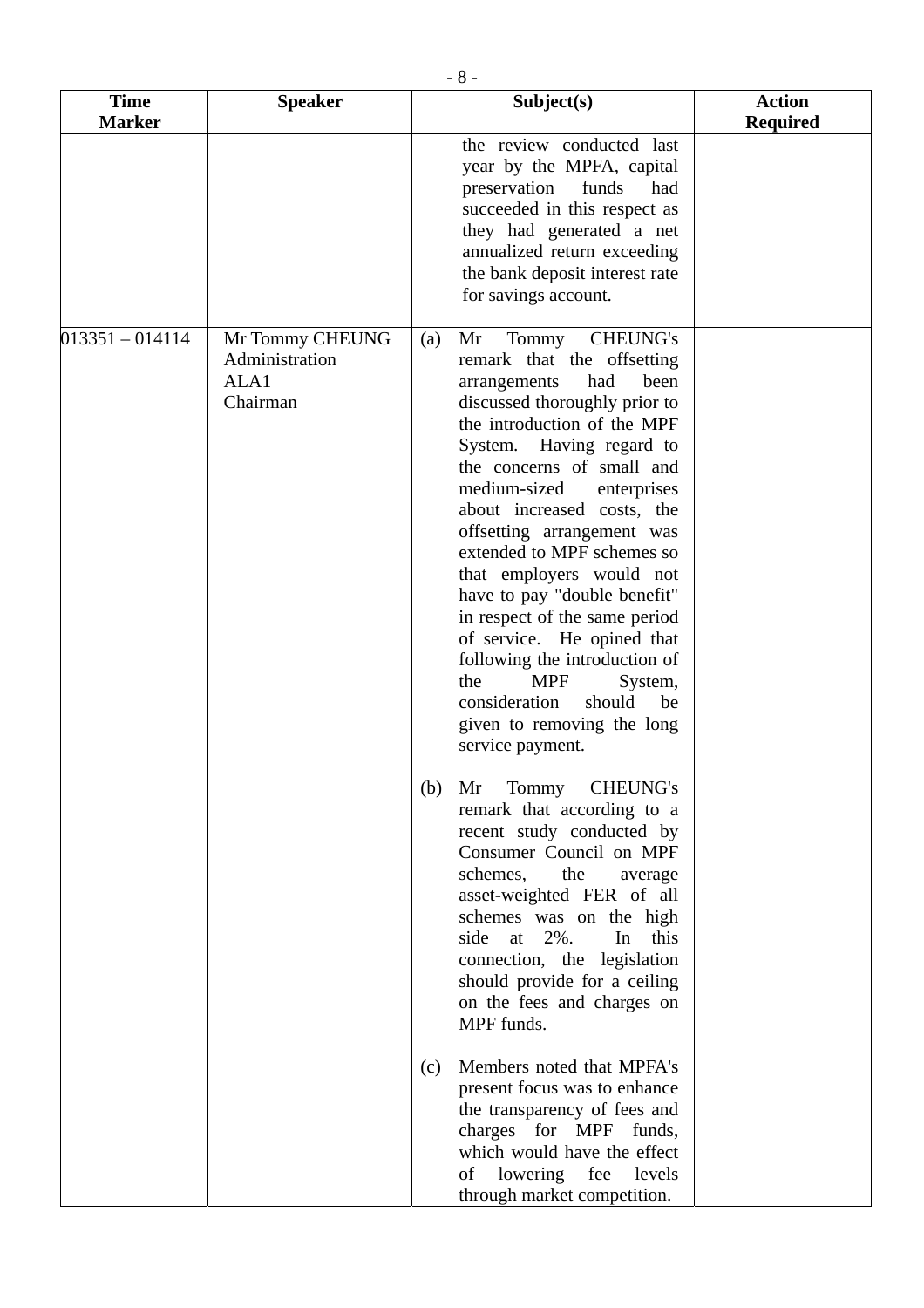|                              |                                                  | $-9-$                                                                                                                                                                                                                                                                                                                                                                                                                                                                                                                                      |                                                                               |
|------------------------------|--------------------------------------------------|--------------------------------------------------------------------------------------------------------------------------------------------------------------------------------------------------------------------------------------------------------------------------------------------------------------------------------------------------------------------------------------------------------------------------------------------------------------------------------------------------------------------------------------------|-------------------------------------------------------------------------------|
| <b>Time</b><br><b>Marker</b> | <b>Speaker</b>                                   | Subject(s)                                                                                                                                                                                                                                                                                                                                                                                                                                                                                                                                 | <b>Action</b><br><b>Required</b>                                              |
|                              |                                                  | Mr Tommy CHEUNG urged<br>(d)<br>Government to<br>take<br>the<br>measures to regulate<br>the<br>management fees for MPF<br>funds. Otherwise, he might<br>consider moving Committee<br>Stage amendments (CSAs) in<br>this regard.                                                                                                                                                                                                                                                                                                            |                                                                               |
|                              |                                                  | ALA1's preliminary advice<br>(e)<br>that in considering whether<br>the proposed CSAs were<br>within the scope of the Bill,<br>apart from the objects of the<br>Bill as set out in the long<br>title of the Bill, other factors<br>such as the explanatory<br>memorandum also had to be<br>taken into account.<br>He<br>undertook to provide further<br>advice, where practicable, on<br>the scope of CSAs that could<br>be moved to the Bill.                                                                                              | ALA1<br>take<br>to<br>action as required<br>in paragraph 6 of<br>the minutes. |
| $014115 - 014443$            | <b>WONG</b><br>Mr<br>Kwok-hing<br>Administration | WONG Kwok-hing's<br>Mr<br>(a)<br>view that even if the fees and<br>charges of individual MPF<br>funds were disclosed, the<br>interest of employees could<br>still not be protected if they<br>were not allowed to choose<br><b>MPF</b><br>their<br>service<br>own<br>addition,<br>providers.<br>In<br>some employers had chosen<br>to enroll their employees in<br>MPF schemes operated by<br>their associated companies.<br>The practice might not be in<br>the interest of employees and<br>might give rise to conflict of<br>interests. |                                                                               |
|                              |                                                  | Administration's<br>The<br>(b)<br>reiteration that MPFA was<br>studying the feasibility of<br>allowing<br>employees<br>to<br>choose<br>their own<br><b>MPF</b><br>service providers and would<br>forward<br>aim<br>to<br>put                                                                                                                                                                                                                                                                                                               |                                                                               |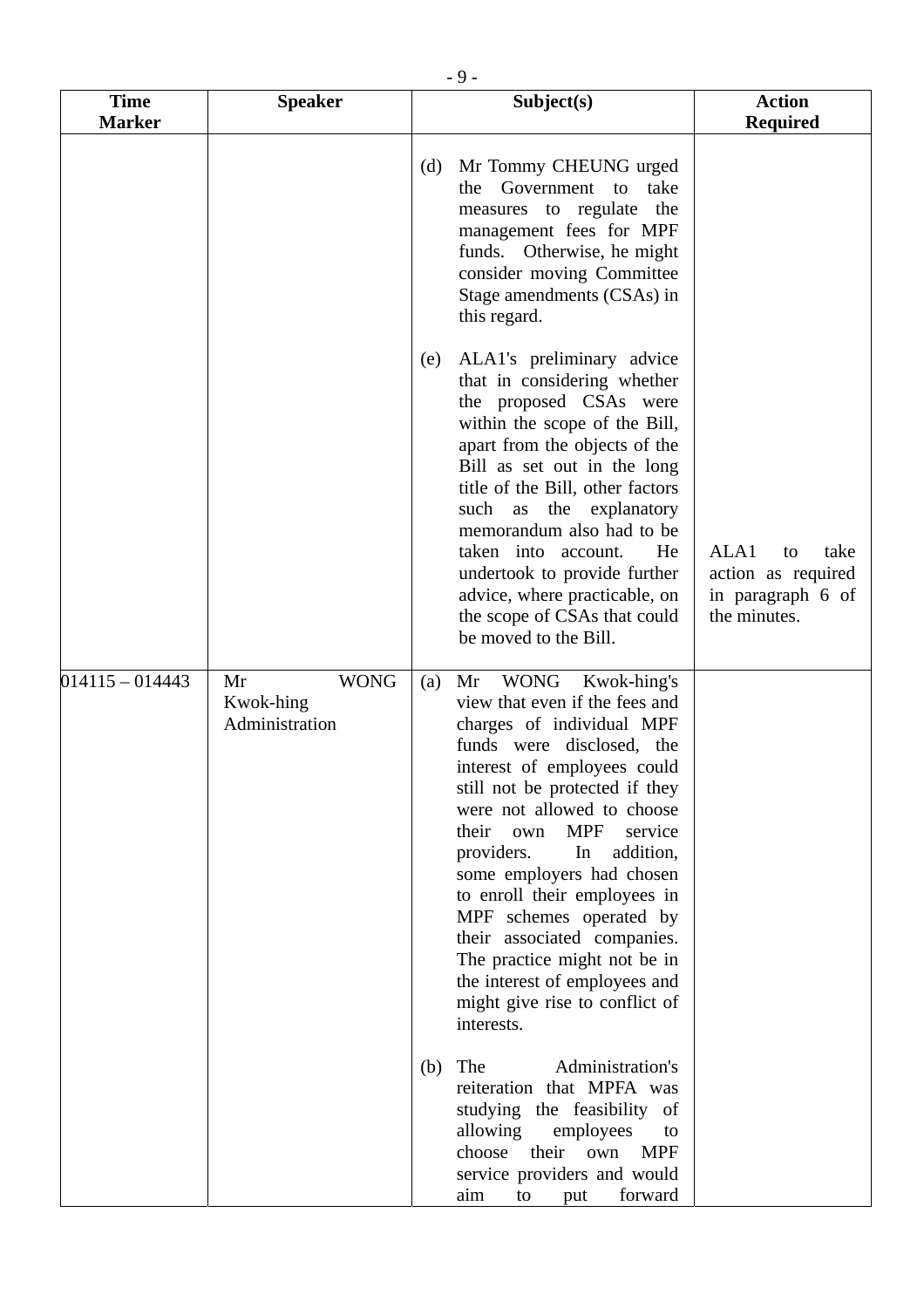| $-10-$                       |                                                  |                                                                                                                                                                                                                                                                                                                                                                                                                                                                                                                                                                                                                                                                                                                                                       |                                  |  |
|------------------------------|--------------------------------------------------|-------------------------------------------------------------------------------------------------------------------------------------------------------------------------------------------------------------------------------------------------------------------------------------------------------------------------------------------------------------------------------------------------------------------------------------------------------------------------------------------------------------------------------------------------------------------------------------------------------------------------------------------------------------------------------------------------------------------------------------------------------|----------------------------------|--|
| <b>Time</b><br><b>Marker</b> | <b>Speaker</b>                                   | Subject(s)                                                                                                                                                                                                                                                                                                                                                                                                                                                                                                                                                                                                                                                                                                                                            | <b>Action</b><br><b>Required</b> |  |
|                              |                                                  | recommendations<br>the<br>to<br>Administration by end 2007.                                                                                                                                                                                                                                                                                                                                                                                                                                                                                                                                                                                                                                                                                           |                                  |  |
| 014444 - 014848              | Miss CHAN Yuen-han<br>Administration<br>Chairman | <b>Miss</b><br><b>CHAN</b><br>Yuen-han's<br>(a)<br>remark that there was no<br>consensus over the offsetting<br>arrangements when the MPF<br>System<br>introduced.<br>was<br>The capital<br>preservation<br>products referred to by the<br>Government had failed to<br>She<br>capital.<br>preserve<br>enquired<br>about<br>the<br>timeframe for the review of<br>the offsetting arrangements.<br>The Administration's advice<br>(b)<br>on its policy stance and that<br>at present there was no<br>immediate plan to review the<br>offsetting arrangements.<br>The Chairman's remark that<br>(c)<br>MPF-related<br>issues<br>not<br>currently covered in the Bill<br>might be discussed at the<br>Panel on Financial Affairs if<br>members so wished. |                                  |  |
| 014849 - 015234              | Mr LEE Cheuk-yan<br>Chairman<br><b>MPFA</b>      | (a) Mr LEE Cheuk-yan's view<br>that there should be disclosure<br>of the investment performance<br>of all constituent MPF funds<br>so that employees could make<br>comparison in making<br>a a<br>investment decisions.<br>(b) Mr LEE Cheuk-yan's enquiry<br>about<br>whether it<br>was<br>mandatory for MPFA<br>to<br>disclose the information on<br>repeat offenders to scheme<br>members.<br><b>MPFA's</b><br>The<br>advice that if the relevant<br>proposals in the Bill were<br>passed, the<br>disclosure<br>of<br>information<br>on<br>repeat<br>offenders could and would be<br>considered.                                                                                                                                                    |                                  |  |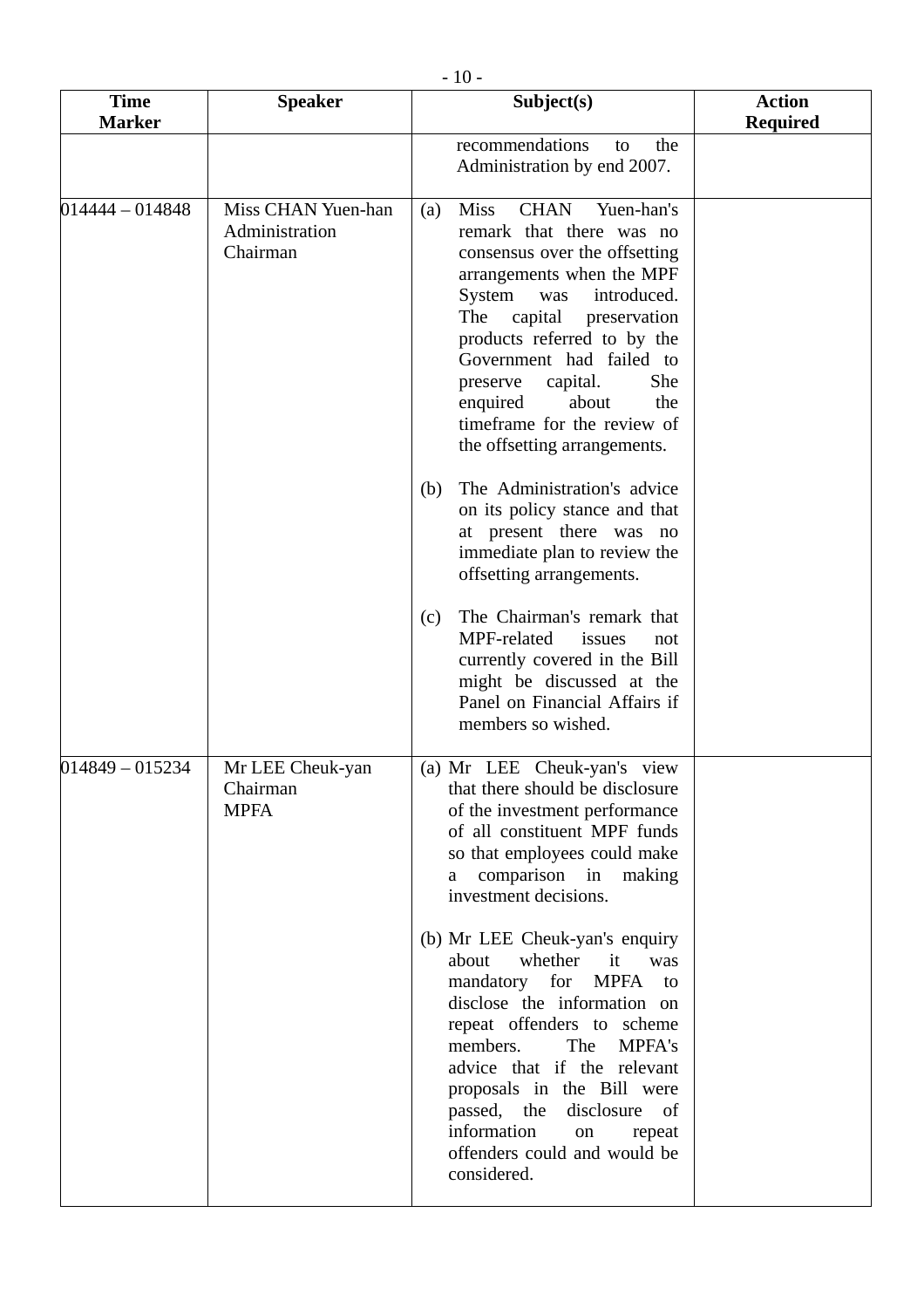| <b>Time</b><br><b>Marker</b> | <b>Speaker</b>                                           | Subject(s)                                                                                                                                                                                                                                                                                                                                                                                                                                                                                                                                                                                                                                                                                                            | <b>Action</b><br><b>Required</b> |
|------------------------------|----------------------------------------------------------|-----------------------------------------------------------------------------------------------------------------------------------------------------------------------------------------------------------------------------------------------------------------------------------------------------------------------------------------------------------------------------------------------------------------------------------------------------------------------------------------------------------------------------------------------------------------------------------------------------------------------------------------------------------------------------------------------------------------------|----------------------------------|
|                              |                                                          | (c) Mr LEE Cheuk-yan invited<br>ALA1 to provide his early<br>advice so that members could<br>consider whether to move<br>CSAs on various issues,<br>including abolition of the<br>offsetting arrangements, etc.                                                                                                                                                                                                                                                                                                                                                                                                                                                                                                       |                                  |
| $015235 - 015442$            | <b>WONG</b><br>Mr<br>Ting-kwong                          | Mr WONG Ting-kwong's advice<br>that the employee's entitlements<br>would not be affected by the<br>offsetting arrangements because<br>where<br>amount of MPF<br>the<br>benefits or long service/severance<br>payment could not offset the other<br>benefit, the employer had to top<br>up the shortfall. The current Bill<br>sought to plug the loopholes of<br>the MPF System and other<br>controversial issues<br>could<br>be<br>separately followed up.                                                                                                                                                                                                                                                            |                                  |
| $015443 - 015807$            | <b>WONG</b><br>Mr<br>Kwok-hing<br>Administration<br>ALA1 | WONG<br>Mr<br>Kwok-hing's<br>(a)<br>strong view that employees<br>should be given the right to<br>their<br><b>MPF</b><br>choose<br>own<br>service providers. If there<br>timetable<br>for<br>was<br>no<br>introducing the arrangement,<br>he might consider moving<br>CSAs in this regard.<br>Administration's<br>The<br>(b)<br>reiteration that the proposal<br>would give rise to<br><sub>a</sub><br>significant policy change and<br>it was therefore necessary to<br>study the feasibility and<br>implications of the proposal<br>carefully before making a<br>decision.<br>ALA1's remark that he would<br>(c)<br>provide the advice on the<br>scope of CSAs that could be<br>moved to the Bill after<br>meeting. |                                  |